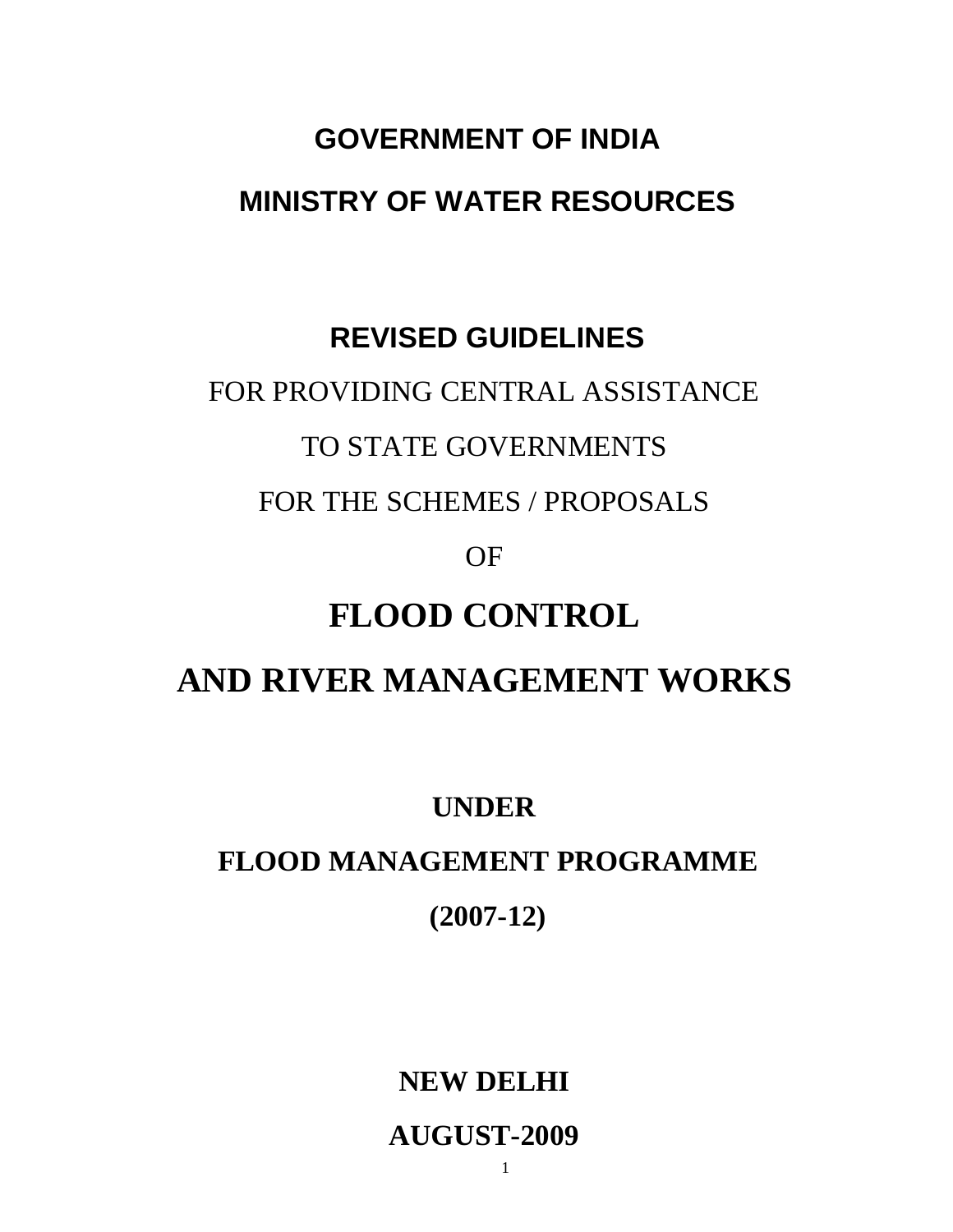#### **REVISED GUIDELINES FOR PROVIDING CENTRAL ASSISTANCE TO STATE GOVERNMENTS FOR FLOOD CONTROL AND RIVER MANAGEMENT WORKS UNDER FLOOD MANAGEMENT PROGRAMME - A STATE SECTOR SCHEME (2007-12).**

#### **1.0 BACKGROUND:**

- 1.1 Devastation by floods is a recurrent annual phenomenon in India. Almost every year, some or the other part of the country is affected by floods. Floods cause enormous damage to life, public property and disruptions to infrastructure besides psychological and emotional instability amongst the people.
- 1.2 Many areas of the country are very vulnerable to floods and there is a great risk of damage to national assets like highways, roads, railway tracks, etc. apart from damages to life and property. These aspects will be given due consideration and addressed appropriately while considering the proposals for central assistance to the state governments.
- 1.3During X Plan, following four schemes were sanctioned lo provide central assistance to the flood prone slates to take up flood control and river management works in critical areas**:**
	- (a) Critical Anti-erosion works in Ganga Basin States (a Centrally Sponsored scheme),
	- (b) Critical Flood Control and Anti Erosion Schemes in Brahmaputra and Barak Valley States (a State Sector Scheme),
	- (c) Improvement of Drainage In critical areas in the country (a State Sector Scheme) and
	- (d) Critical Anti-erosion Works in Coastal and other than Ganga Basin States (a State Sector Scheme),

The above schemes have been merged together and a restructured scheme**,** namely. "Flood Management Programme" under State Sector in Central Plan has been approved inprinciple, for XI Plan period.

- 1.4 The sanction of the scheme has been conveyed vide MoWR Order No-5/7/2006-Ganga (Vol II) / 4749-77 dated 28.1.12007.
- 1-5 During the 4th meeting of Empowered Committee on Flood Management held on 10"' July' 2009 at Fresco Room in North Block, New Delhi, it was felt necessary that the original guidelines issued by the Ministry of Water Resources need more clarity in procedure for release of central assistance to state governments (two installments In a financial year) and may be revised with the approval of Secretary (WR). Accordingly, the guidelines have been revised and circulated for future reference.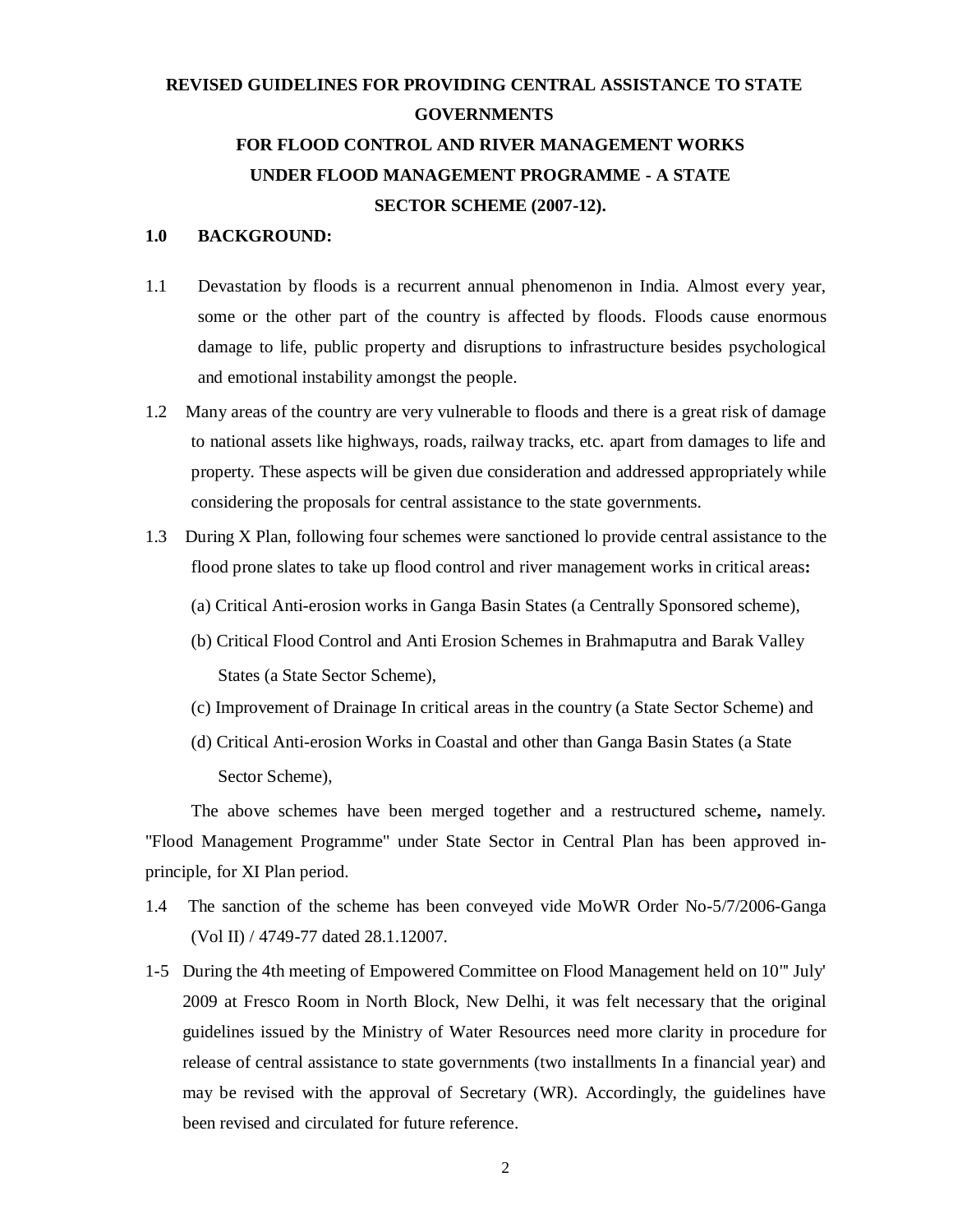#### **2.0 SCOPE OF SCHEME**

- 2.1 Under "Flood Management Programme' scheme, critical flood control and river management works in the entire country would be covered These works would include river management, flood control, anti-erosion, drainage development, anti-sea erosion, Hood proofing works besides flood prone area development programme in critical regions. It would also include restoration of damaged flood control/ management works.
- 2.2 The spillover works of aforesaid on-going central plan schemes of X Plan would also be supported under this scheme during XI Plan. The Central! Assistance for spillover works shall be released on receipt of the request / proposals from the State Governments as per present norms.

#### **3.0 IMPLEMENTATION ARRANGEMENTS**

- 3.1 The scheme 'Flood Management Programme" would be implemented generally by Flood Control/ Water Resources / Irrigation Departments of the State Governments In exceptional and emergent cases, the works could be entrusted to the central government organizations / undertakings, with the approval of Union Minister for Water Resources.
- 3.2 Managerial Inputs towards financial management, quality control, physical progress, timely completion of the works, etc. shall be the responsibility of the state governments/ implementing agencies.
- 3.3 The procedure(s), applicable to the schemes / projects, as laid down in Planning Commission letter No, 16(12)/1/99-WR dated 09,09.2003 and amended from lime to time, shall be followed for submission and examination of all flood control, river management, anti-erosion, improvement of drainage works, etc.
- 3.4 The proposals, which are appraised by the competent authority and secured all mandatory clearances from the specified Committees including State TAC, State Flood Control Board. Planning Commission, etc. would be consider-ad and finalized for central assistance under this scheme by an Empowered Committee headed by Secretary (Expenditure), Ministry of Finance. Government of India, The Empowered Committee will have representatives from Ministry of Water Resources, Ministry of Finance, Planning Commission, Ministry of DONER, Ministry of Environment & Forests and other concerned organizations. as required.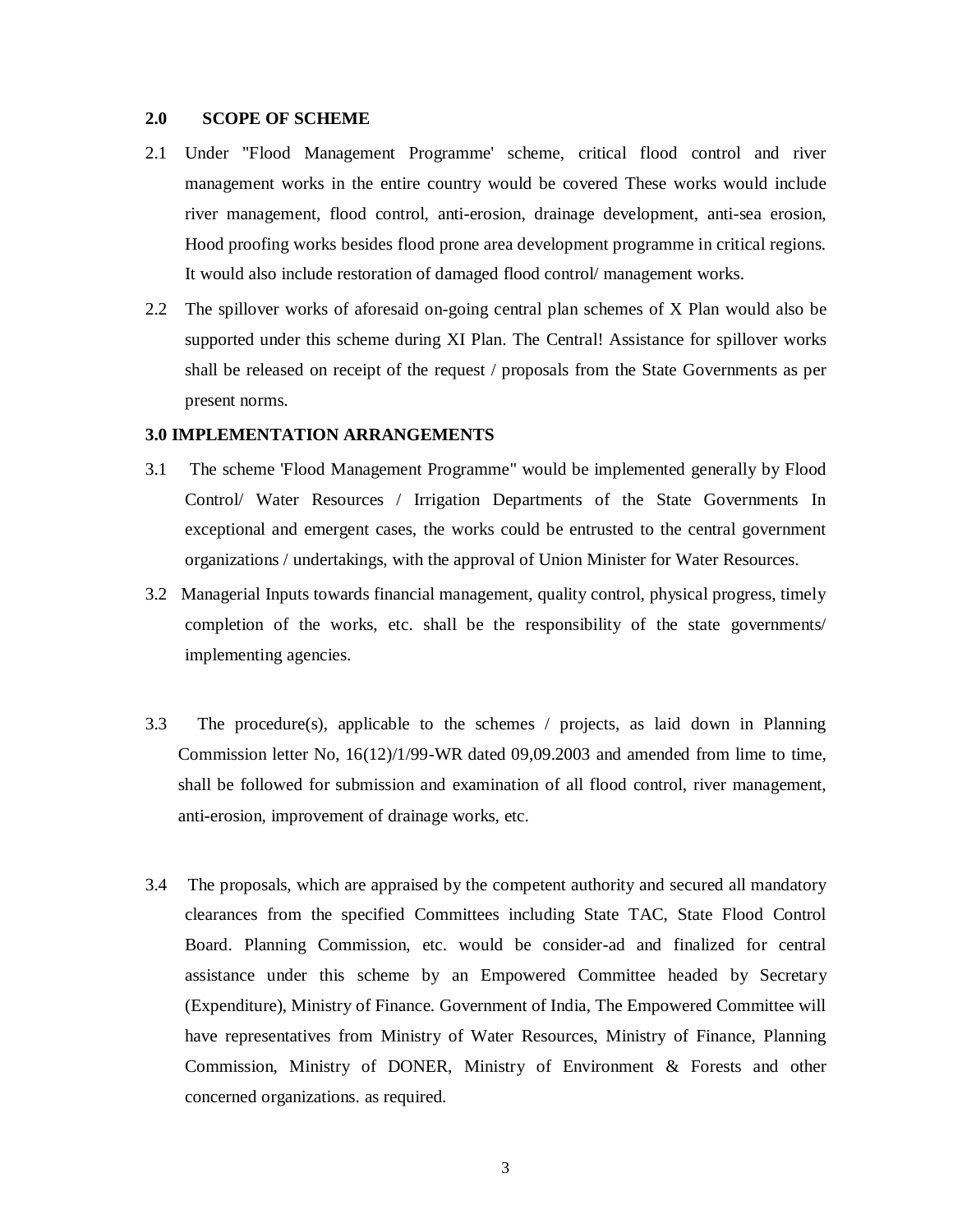#### **4.0 ELIGIBILITY CRITERIA AND FINANCIAL ARRANGEMENTS**

- 4.1. Under the scheme, central assistance to the States would be provided for taking up flood management works in an integrated manner covering entire river / Tributary or a major segment. In case of emergent situation arising due to high floods, the works in critical reaches would be taken up immediately after flood season.
- 4.2 Funding pattern for central assistance would be as under:
	- (a) Special Category States:

90% (Centre share): 10% (State share),

(The Special Category States covers the North Eastern Slates, Sikkim, Himachal Pradesh, Jammu & Kashmir and Uttarakhand )

(b) Other States;

75% (Centre share): 25% (State share).

- 4.3 Central Assistance to all the Stales would also be provided for restoration of damaged flood management works with a funding pattern of 90% (Centre Share): 10% (State share). Central Assistance will not be provided for regular maintenance of flood management works but only for restoration of damaged works to complete them before next monsoon season provided such works were earlier constructed with central assistance and not covered under CRF/ NCCF.
- 4.4 The State Governments shall ensure inclusion of the scheme in the State Plan and make requisite budget provision towards Central as well as State share on annual basis.
- 4-5 The State Governments which adopt Flood Plain Zoning Bill (circulated by Central Water Commission in 2000) early would be given priority over the other States.
- 4.6 While submitting a new proposal, the State Governments shall ensure acquisition of land required under the scheme and would submit a certificate to this effect, failing which no funds would be released to the State Governments. For land acquisition, requisite funds would be provided/ arranged by the concerned State Governments from their own resources. However, the amount spent on land acquisition would be considered as a part of State's share towards the overall cost of the project and accounted for subsequent releases of central assistance.
- 4 7 While submitting a new proposal, the State Government would specify the time frame for completion of the project and funds required on annual basis; which shall be adhered to, by implementing agencies- A detailed statement in Proforma-FMP-1 (enclosed) would be enclosed by the Slate Governments with the proposal for central assistance.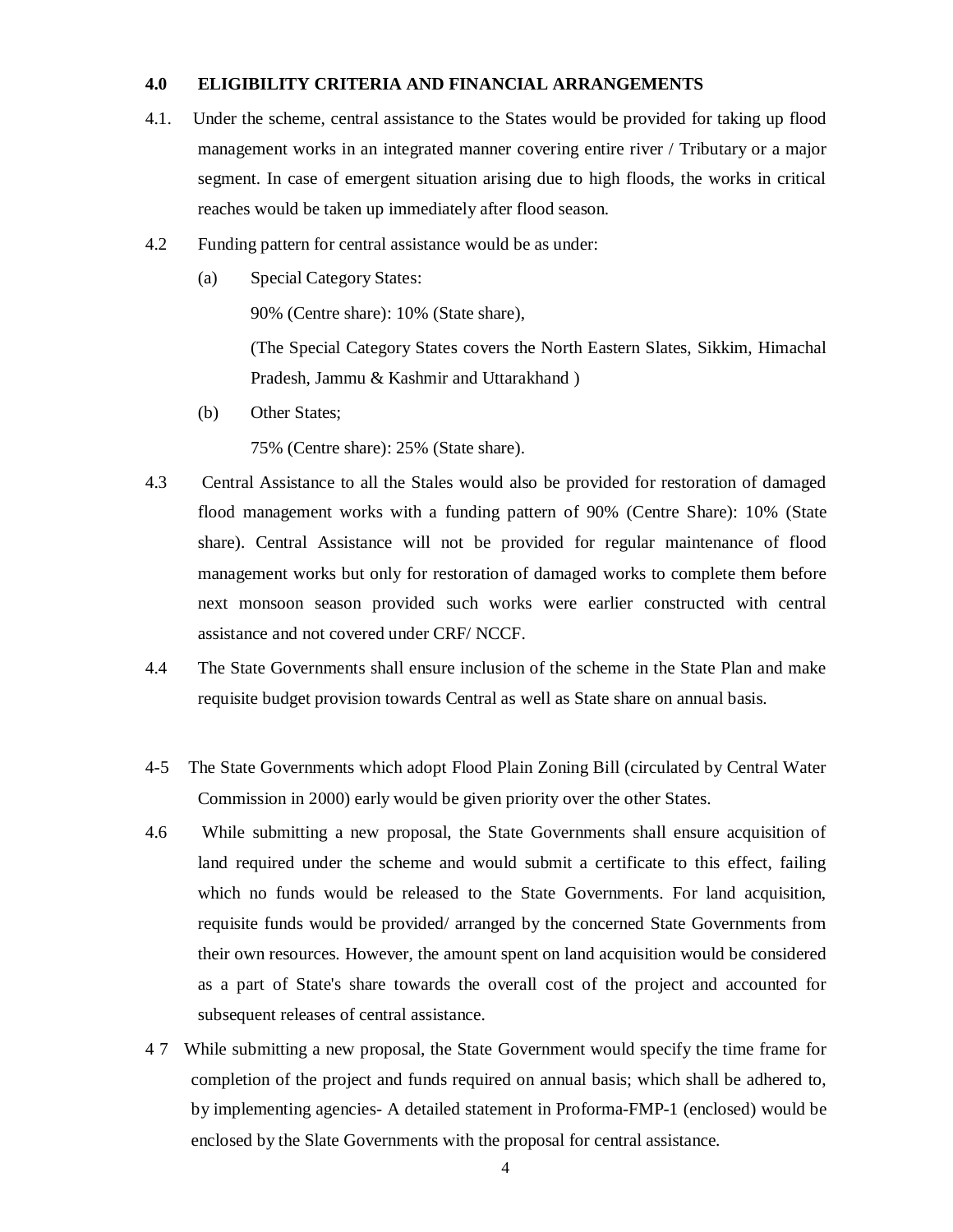- 4.8 The State Governments shall ensure that the State has not received any financial assistance for the proposed work/ scheme in the past, either from the central government or any other funding agency and would submit a certificate to this effect while sending proposals under FMP.
- 4.9 As the flood management works of critical nature, are expected to be completed in a time bound manner, say in a maximum of 2 to 3 financial years, no cost escalation shall be allowed for any work/ scheme once it is approved under FMP. The approved cost of the scheme mentioned In the Investment Clearance by Planning Commission and approved by the Empowered Committee shall be treated as firm & final for the purpose of central share. If there is any cost escalation, it would be borne by the state government from its own resources.

#### **4.10 Release of Central Assistance.**

- 4.10.1 For the works costing up to Rs. 15 crore and proposed to be completed in one working season (say December to June), 1st installment of central assistance amounting to 50% of the total estimated cost of project (including state share) shall be released immediately on approval of the scheme by the Empowered Committee limiting to the corresponding provision made by the State in its budget ie) respect of both the central share as well as the matching state share, The remaining amount shall be released as. 2nd installment after (i) submission of utilization certificate in GFR-19A for 70% of the earlier release including matching state share, (ii) the monitoring report and (iii) annual budget provision made by the State. If the project is to be completed in two financial years (but in one working season from December to June), the  $1<sup>st</sup>$  installment will be released in the first financial year and the  $2<sup>nd</sup>$  installment in the second financial year.
- 4.10.2 For the works costing more than Rs.15 crore or not covered in the Para 4.10.1 above; central assistance in each financial year will be released in two installments. Amount of central assistance in a particular financial year would be decided on the phasing of expenditure and construction programme. In such cases, the central assistance in a financial year would be released in two installments; 1st installment amounting to 90% of the central share provided in the annual budget by the state government and the 2nd installment after (i) submission of the utilization certificate in GFR-19A for 70% of the earlier release including matching state share, (ii) due recommendations of the Monitoring Agency based on the monitoring report subject to provision made in sub-paragraph - 4,13 and (iii) co responding budget provision made by the State both in respect of the central share as well as the matching state share.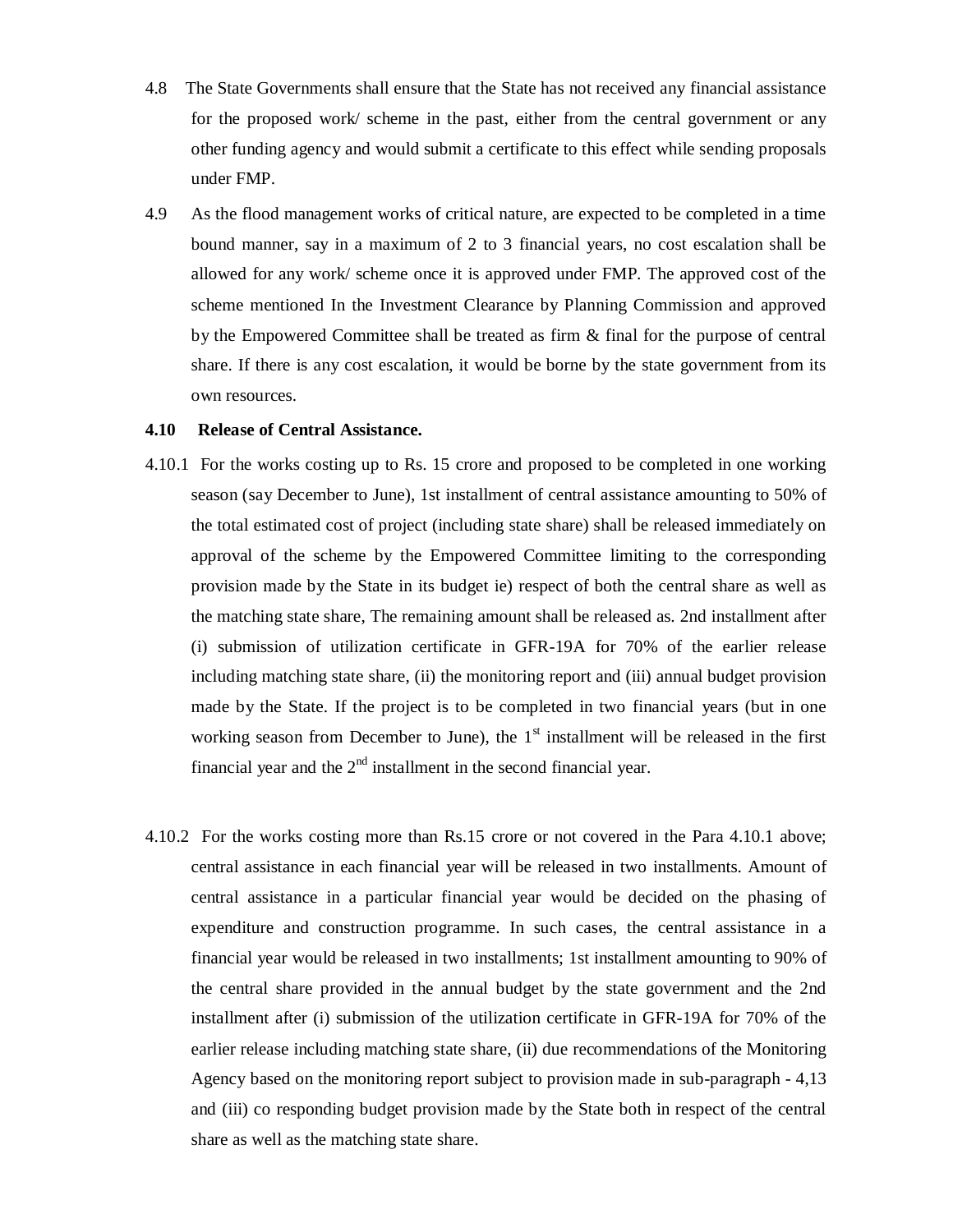- 4.10.3 Central assistance towards the expenditure incurred by the state Governments on a scheme in the previous financial year(s) before its approval by the Empowered Committee would not be entertained. However, actual expenditure incurred by the State Governments from their own resources in the financial year (in which the scheme is approved by the Empowered Committee under FMP) would be reimbursed in the same financial year or, if the central assistance is not released in that financial year, In the next financial year, in which case requirement of budget provision may not be necessary.
- 4.10.4 In case of a claim of reimbursement, a certificate towards actual expenditure will be submitted by the State Government duly countersigned by Principal Secretary/ Secretary of concerned department (Water Resources/ Irrigation/ Flood Management Department).
- 4.10.5 If the project authority fails to adhere to the completion schedule (as indicated In FMP-I) and unable to complete the project in scheduled time, further central assistance after the scheduled completion period (from next financial year) may be released to the state governments only when sufficient Justification is provided and the Monitoring agency is satisfied with the reasons for delay.
- 4.10.6 If the project authority fails to adhere to the completion schedule due to non-release of central assistance in the planned time for any reason, the state government may revise the construction schedule after receipt of the first installment and intimate to the Ministry of Water Resource for record in Performa (FMP-1  $\&$  4), in order to avoid attracting the provision of Para 4.10-5.
- 4.11 The grant-in-aid along with state share would be released by the Slate (Government to the concerned project authorities executing the works within 15 days of receipt of central assistance from the Government of India and a certificate to this effect would be submitted immediately thereafter by the State Finance Department So the Ministry of Water Resources, GOI. If the State Government fails to release the requisite fund to the project authority in the stipulated time, the full central grant-in-aid released for the work would be converted into loan and it would be recovered as per usual terms of recovery of central loan.
- 4.12 The Utilization Certificate in FORM GFR-19A (enclosed) shall be issued by the concerned Chief Engineer and the financial authority; and countersigned by the concerned Secretary of the implementing department / Finance Secretary of the state government before submitting the proposal for release of subsequent installments. In case of work being implemented by the Central! Government Organizations/ Undertakings, the utilization certificate may be countersigned by the head of organization/ undertakings.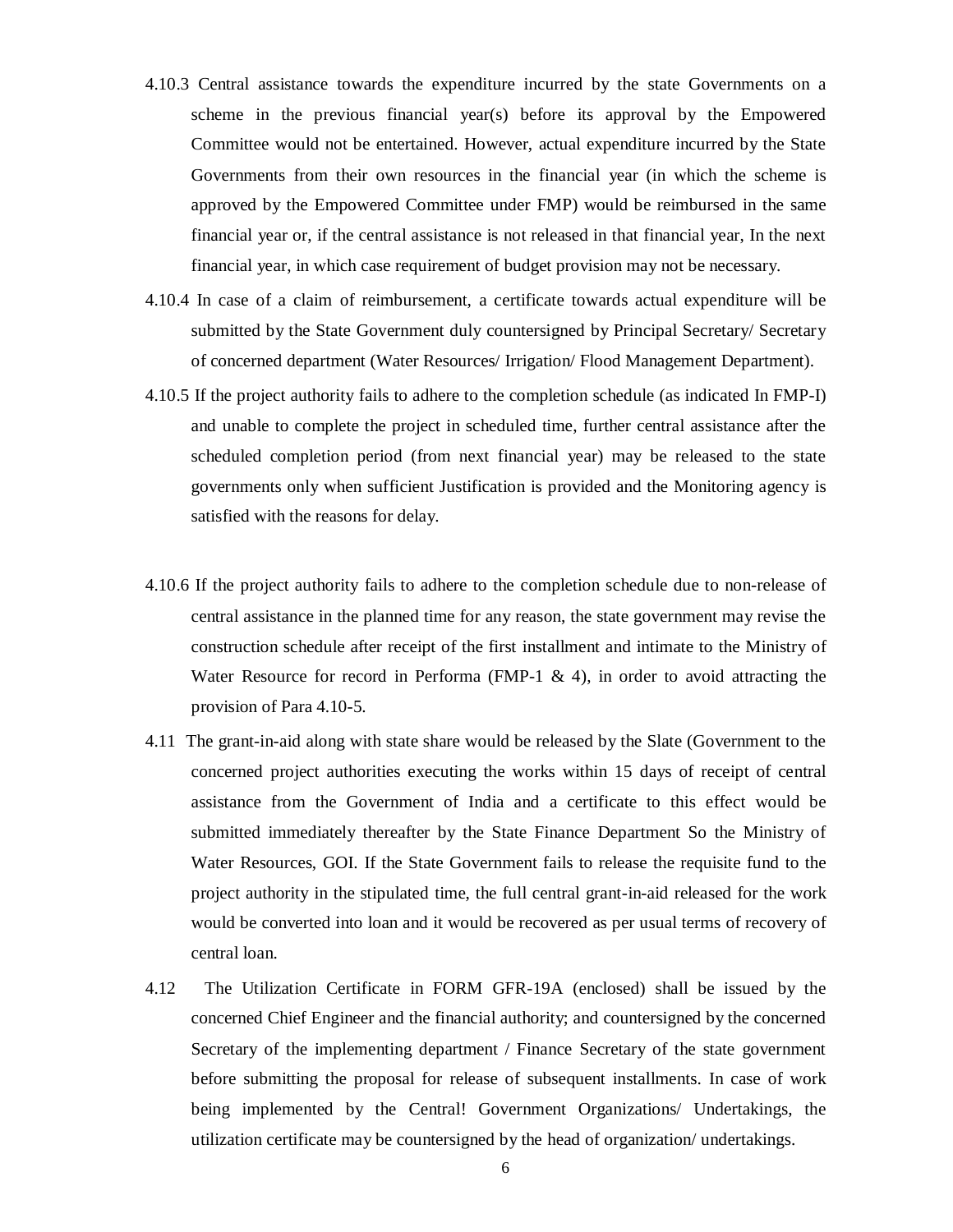- 4.13 Release of central assistance would be based on the recommendations of the Monitoring Agencies as specified in the subsequent paragraphs. For the works costing more than Rs.15-00 crore, the Monitoring Agencies would inspect the works, at least once in every financial year, to monitor overall quality of works, technical specification and progress at site before recommending further releases. If the Monitoring Agencies are unable to complete the second visit before the end of financial year; subsequent installments in the next financial year would not be held up on account of non-completion of second field visits by the monitoring teams and in such cases, the 1st installment in the next financial year will be released on receipt of (i) utilization certificate in GFR-19A of the earlier release(s) including matching state share, (ii) due recommendations of the Monitoring Agency based on physical and financial progress of the work submitted in the prescribed format viz. FMP -2 & 3 duly certified by the concerned Chief Engineer from the State and (iii) annual budget provision made by the State. However, report of the Monitoring Agency will be required before release of 2nd installment.
- 4.14 States would be required to submit audited statements of expenditure incurred op the works executed with central assistance under the scheme within nine months of the completion of the financial year. The releases of central assistance in the following year will not be considered if an audited statement of expenditure is not furnished within stipulated period.

#### **5.0 MONITORING & EVALUATION MECHANISM**

- 5-1 Monitoring of the schemes under the Flood Management Programme, will be carried out by the Central Water Commission (CWC), Ganga Flood Control Commission (GFCC) and Brahmaputra Board (BB) in their respective Jurisdiction.
- 5.2 The above central organizations would play an active role at formulation stage of the proposals for flood management works by the state governments in their respective jurisdiction and provide necessary guidance in preparation/ submission of the proposals in time for appraisal and release of central assistance.
- 5.3 A scheme costing less than Rs.7.50 Crore would be considered only in exceptional cases, where the State Government submits a certificate that there is no other proposal/works